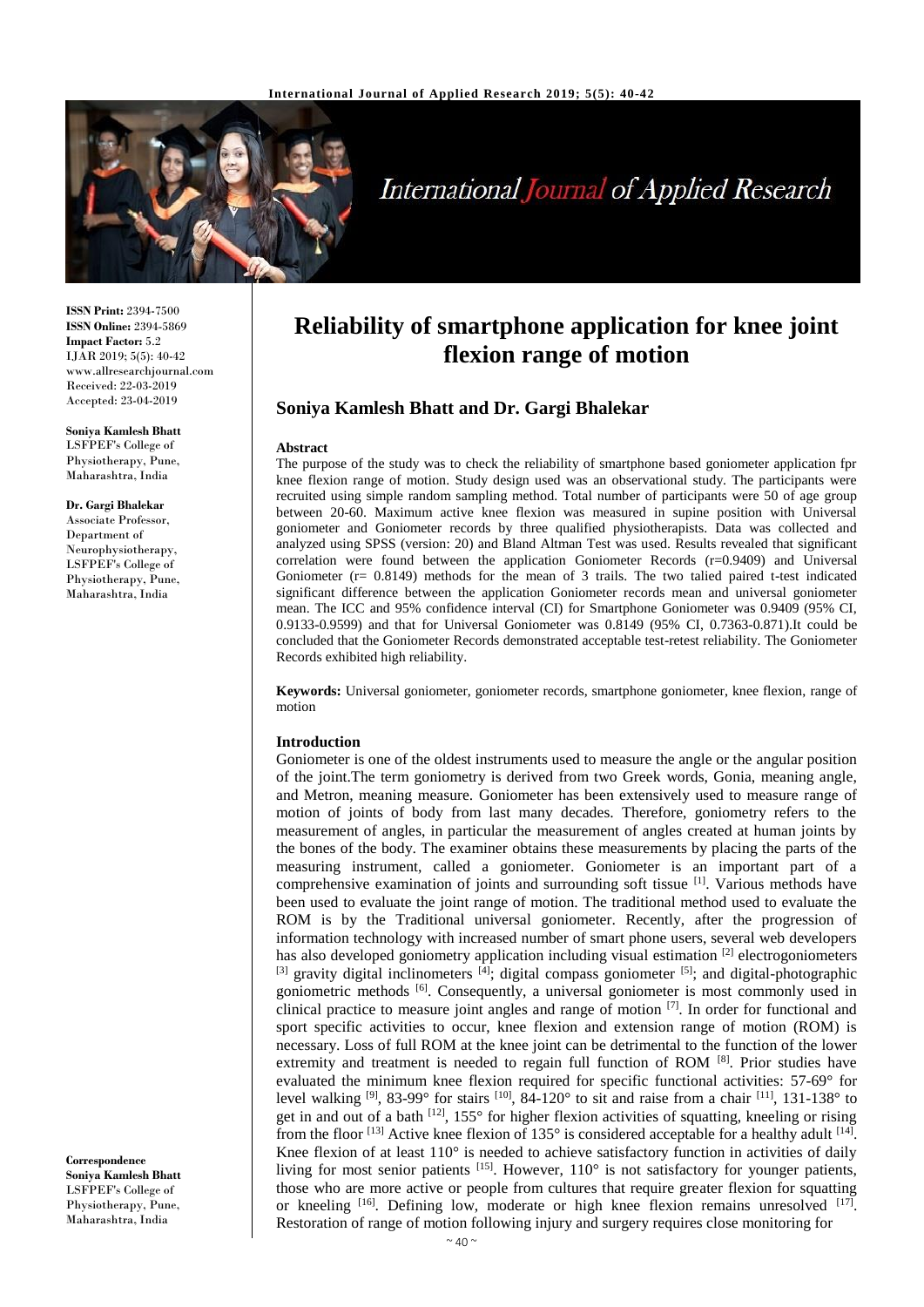The two main potential sources of error in joint angle evaluation are measurement error and instrument error. An accurate universal goniometer reading is reliant on the placement of the fulcrum over the centre of rotation of the knee joint and the correct alignment of the arms to proximal and distal bony landmarks [18]. Several of smartphone applications (Dr Goniometer (Dr. Goniometer 2011) and iGonio (iGonio 2011)) utilise the smartphone to measure joint angles from either x-ray or digital photographs and, as such, are subject to the limitations of standard digitalphotographic goniometric measurement [19]. The iGoniometer  $[20]$  is a smartphone application that has adopted a novel approach to goniometry by utilising accelerometry for the measurement of knee joint angles. The objective of this study was to establish the reliability between a smartphone application named as Goniomrter Records and a Universal Goniometer.

#### **Methodology and Materials Subject**

The healthy subjects were recruited using simple random sampling method. Total number of participants were 50 of age group between 20-60 years. Subjects recruited were free from any neurological and musculoskeletal conditions. Subjects having recent injuries were also excluded. Patients who had fixed deformities of lower limbs or were excluded. Ethical approval was obtained in accordance with the ethical principles.

#### **Instrumentation**

Universal Goniometer Smartphone application named Goniometer records

#### **Procedure**

Ethical approval was taken from Ethical committee to proceed the study further**.** Before starting study all subjects received verbal and written information about the study including the method, aim. A written consent form was given to the subjects which they had to sign to participate in the study**.** Total 50 subjects (N=50) between age of 20 to 60 participated in the study and were selected by simple random sampling. This study was single blinded. Three qualified physiotherapists were the observer. The left knee of all the subject were chosen for determining the ROM**.**  Knee flexion movement was measured for 50 subjects three times with two methods by each physiotherapist. Then all the data were record in data sheets. The Universal Goniometer was considered as a clinical standard technique. The 3 physiotherapists were unaware of the readings taken by the other 2 therapists.

**Patients position and point of reference for universal goniometer**: The subject was in supine position with knees flexed, the fulcrum of the universal goniometer was placed on the lateral condyle of femur and the Stationary arm was parallel to the shaft of femur and the moving arm was in line with the fibula.

**Patient Position and Point of Reference For Smartphone Goniometer:** The subject was in supine position with. The smartphone was set on the zero point of horizontal line along the knee. The subject was asked to flex his/her knee and the angle was evaluated by the placing phone along the subject leg. Reference point for the lower leg was below the tibial tuberosity and for the thigh was the midthigh.

#### **Result**

The data was analyzed by SPSS (ver. 20) statistical software. The intraclass correlation coefficient was calculated to asses intra-rater correlation of both Universal Goniometer and Goniometer Records. Intraclass correlation coefficient value for GONIOMETER RECORDS was higher than 0.90 considered adequate to ensure resonable validity. Once the normal distribution of data was confirmed, the limits of agreement (LoA) were used to determine the agreement between the 2 instruments (Bland and Altman, 1986). The limit of agreement (LoA) define the range within which 95% of differences between measurement by the 2 methods are predicted to lie.50 healthy participants were recruited for the study population. A summary of descriptive statistics is shown in Table 1. Significant correlation were found between the application Goniometer Records (R=0.9409) and Universal Goniometer  $(r= 0.8149)$  methods for the mean of 3 trails. The two talied paired t-test indicated significant difference between the application Goniometer records mean and universal goniometer mean. The ICC and 95% confidence interval (CI) for Smartphone Goniometer was 0.9409 (95% CI, 0.9133-0.9599) and that for Universal Goniometer was 0.8149 (95% CI, 0.7363-0.871).

### **Discussion**

The aim of the study was to check the reliability of Smartphone Goniometer application by comparing its measurement of the knee joint angle with that made by a Universal Goniometer. We believe that the present research is the first reported study to investigate the intra rater reliability of this specific application. A high degree of correlation was found between the means of 3 trails for each of two methodologies indicating good reliability between the Smartphone Goniometer and Universal Goniometer. All of the ICCs were greater than 0.70 indicating a clinically acceptable level of reliability and the Smartphone Goniometer was seemed to have good reliability based on Bland Altman 95% of limit of agreement (Fig. 1) (Bland and Altman 2007, 1986). Significant correlation were found between the application Goniometer Records (r=0.9409) and Universal Goniometer  $(r= 0.8149)$  methods for the mean of 3 trails. The two talied paired t-test indicated significant difference between the Smartphone Goniometer mean and Universal Goniometer. The ICC and 95% confidence interval (CI) for Smartphone Goniometer was 0.9409 (95% CI, 0.9133-0.9599) and that for Universal Goniometer was 0.8149 (95% CI, 0.7363-0.8718). When evaluating reliability it is important to distinguish between relative and absolute reliability as this can facilitate differentiation between measurement error and treatment efficacy. In the previous study a high degree of correlation  $(r = 0.932)$  was found between the means of the three trials for each of the two methodologies indicating relative reliability between the iGoniometer and the LAG. All of the ICCs were greater than 0.70 indicating a clinically acceptable level of reliability and the iGoniometer was deemed to have good absolute reliability based on the Bland and Altman 95% limits of agreement. Despite the fact that the iGoniometer was found to have good relative and absolute reliability, the